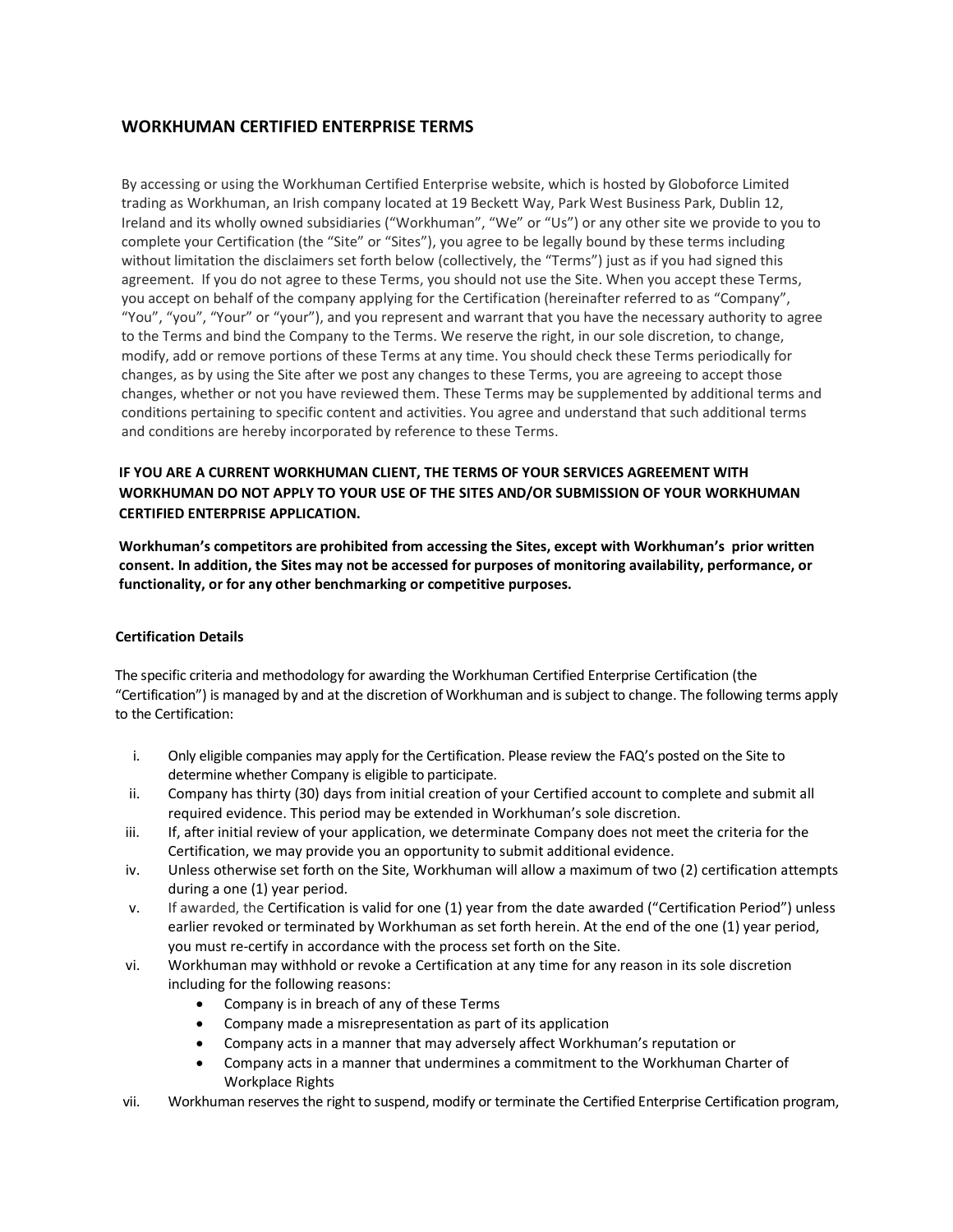in whole or in part, for any reason, at any time in its sole discretion.

viii. Company cannot transfer or assign your rights to the Certification to any other company. Any attempt to do so is void.

Please review the Workhuman Certified Enterprise FAQ's posted on the Site for additional details on the Certification.

## **Company Data**

When accessing or using the Sites, Company may provide Workhuman with certain Company Data. "Company Data" means any and all evidence Company submits to Workhuman as part of your Workhuman Certified Enterprise application including all content, data, materials and information on Company practices, programs, policies, certifications and survey data. Subject to the rights granted to Workhuman herein, all Company Data is owned by Company. Furthermore, to the extent You provide any third-party data to Workhuman, either through a referral to Workhuman Certified or otherwise, You represent and warrant that You have authority to provide such data to Workhuman and have obtained consent from such third-party to provide the same. All such third-party data shall be considered Company Data as that term is defined herein.

You acknowledge and agree that by uploading, entering or otherwise submitting Company Data to Workhuman, you:

- i. grant Workhuman and its third party subprocessors a right to access, use, copy, reproduce, and export the Company Data in order to evaluate your Workhuman Certified Enterprise application
- ii. acknowledge and agree that Workhuman does not require any personal information or personal data as part of the evidence you submit to us
- iii. will not provide Workhuman any Company Data that would be in violation of these Terms or Company's internal policies or procedures and
- iv. have sole responsibility for the legality, reliability, integrity, accuracy and quality of the Company Data

Workhuman has no obligation to retain or provide you with copies of Company Data. Company is solely responsible for making backups of the Company Data. Except as otherwise set forth herein, Workhuman may delete all Company Data in its possession within thirty (30) days from the date Workhuman provides written notification the Certification is awarded (or not awarded) to Company.

#### **Publicity**

#### Company's Rights

During the Certification Period, Company shall have a nonexclusive, nontransferable, right to use, publish and display the "Workhuman Certified" mark and any template communications that may be provided by Workhuman to publicize your Certification ("Workhuman Intellectual Property") strictly in accordance with these Terms and the publicity guidelines made available to you. Company shall immediately discontinue all use of the Workhuman Intellectual Property in the event:

- i. Workhuman deems Company's use of Workhuman Intellectual Property is in violation of these Terms or the publicity guidelines
- ii. Company does not re-certify
- iii. Workhuman revokes Company's Certification or
- iv. Workhuman terminates the Certified Enterprise Certification program

Subject to the limited rights granted herein, Workhuman retains all rights, title and interest in and to all Workhuman Intellectual Property.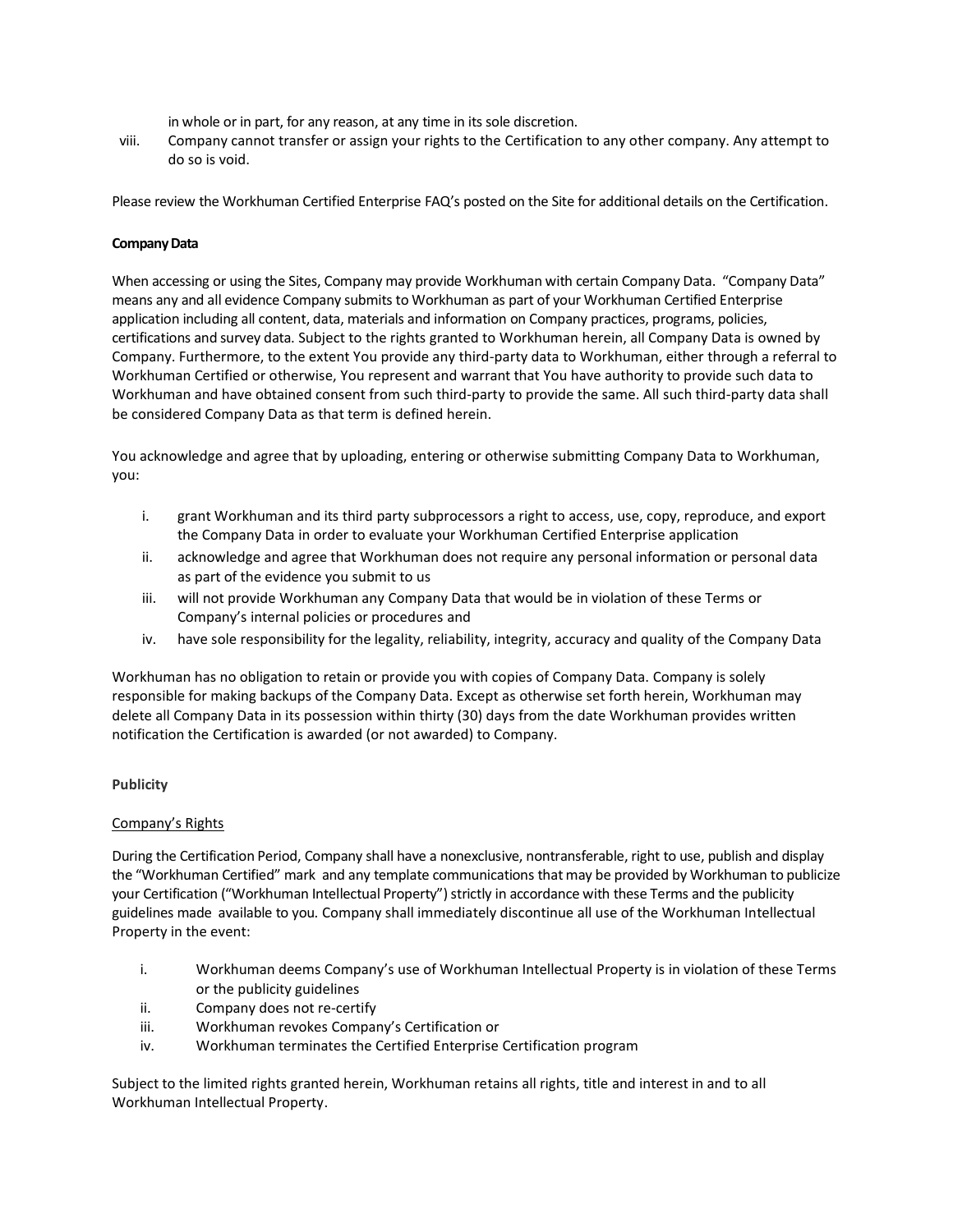## Workhuman's Rights

If Company is awarded the Certification, Company grants to Workhuman:

- i. the right to use, publish and display Company's name and logo (which shall be provided by Company as part of the Certified application) as a Workhuman Certified Enterprise company on any medium including without limitation on Workhuman's websites, social media accounts, press releases and/or marketing materials
- ii. with your consent, the right to publish a profile highlighting evidence or examples of Company's workplace practices related to Company's Certification on any medium including on Workhuman's websites, social media accounts, press releases and/or marketing materials
- iii. the right to use aggregate data derived from Company Data in published findings, reports, articles, research or for industry analysis, benchmarking, analytics, marketing, or any other business purpose. Workhuman will not disclose any such data in a form that could identify or serve to identify Company

 Company waives any legal claim to any compensation or receipt of consideration of any kind for the rights granted herein.

#### **Privacy**

We are committed to protecting the privacy and security of your personal information. All personal information that you provide to create an account on the Sites, or the contact information you provide while using the Sites will be processed in accordance with these Terms and our Privacy Policy. Please review our [Privacy Policy,](https://www.workhuman.com/privacy-policy/) which is incorporated into these Terms by reference, and which may be amended from time to time by Workhuman in its sole discretion.

Workhuman does not require any personal information as part of the Company Data you submit to us. In the event Company transfers to Workhuman personal information as part of the Company Data, such information will be handled in accordance with these Terms. You acknowledge and agree that you will not provide any Company Data that contains personal information (i) of any third party without their consent or (ii) that would violate Company's internal policies and procedures. You acknowledge and agree that Workhuman will not be responsible for any resulting liabilities arising from a violation of the foregoing.

## **Prohibited Use**

You are not authorized to use the Sites if you are under the age of 21.

You agree not to use the Sites or cause or permit the Sites to be used or provide any Company Data:

- i. so as to jeopardize or prejudice the operation, quality or integrity of the Site, or the operation, quality or integrity of any telecommunications network
- ii. to impersonate any other person or entity
- iii. which may be deemed in any way to be objectionable, inappropriate, false, misleading, offensive, indecent, defamatory, libelous, and /or infringing (allegedly or in-fact) upon the intellectual property, privacy and/or publicity rights of another party or violates or advocates the violation of any law or regulation
- iv. to distribute download, upload and/or transmit any Company Data (whether through text, video, picture, hyperlink or otherwise) that identifies another person without that person's permission or consent or without some other lawful basis for providing such information or that violates these Terms
- v. to distribute, download, upload or transmit any material or Company Data which contains viruses, trojan horses, worms, time bombs, cancelbots, or any other harmful or deleterious programs
- vi. for any commercial purpose including any direct marketing, surveys, contests or pyramid schemes,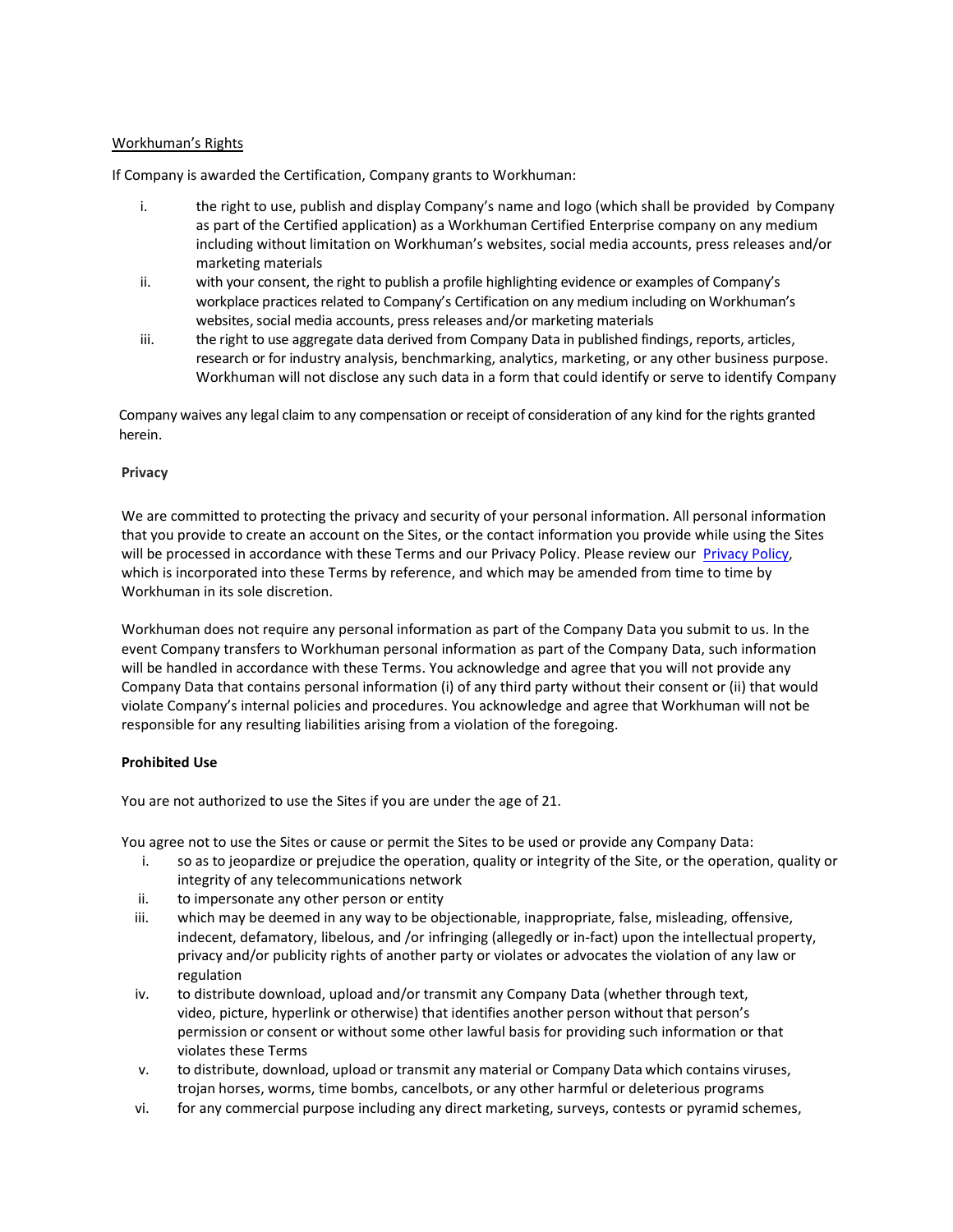nor to use the Site to participate in or cause others to participate in sending chain letters, junk e-mail, spam, duplicative or unsolicited messages, advertising or promotional material or

vii. contrary to the terms and conditions of any Internet Service Provider whose services you mayuse.

#### **Intellectual Property**

Subject to these Terms, Workhuman grants you a non-exclusive, non-transferable, limited right to access and use the Site and the material displayed thereon. However, no right, title, or interest in any such materials will be granted or transferred to you as a result of any permitted use of such materials.

All materials incorporated in or accessible through the Site, including, without limitation, text, videos, photographs, images, graphics, illustrations, logos, button icons, audio clips, video clips, software, and other content, and the compilation, collection, arrangement, and assembly thereof (including the look and feel of the Site), are protected by United States, Irish and international copyright laws, and are owned, controlled or licensed by Workhuman, or by the original creators of such materials or their permitted licensors. Such materials may be used only for viewing the Site in the ordinary course. Any other use of such materials, including any copying, reproduction, modification, sale, distribution, extraction, re-utilization, transmission, republication, downloading, display, posting, performance, or other exploitation thereof by any means or medium without the prior written permission of the copyright owner is strictly prohibited.

Any registered trademark of Workhuman may not be used without prior written permission from Workhuman. In the event such permission is granted, Workhuman trademarks shall not be used in any manner that is likely to cause confusion among customers, or in any manner that disparages or discredits Workhuman and shall be subject to any further restrictions as Workhuman deems appropriate in its sole discretion.

#### **Links**

The Sites may contain links to third party websites. Workhuman is not responsible for the content of linked third party sites and does not make any representations regarding the content or accuracy of materials on such third party websites. If you decide to access linked third-party websites, you do so at your own risk and in accordance with the prevailing terms and conditions of such third party sites.

#### **Disclaimer of Warranties**

YOUR USE OF THE SITES AND PROVISION OF COMPANY DATA IS AT YOUR OWN RISK.

WORKHUMAN NOR ANY OF OUR AFFILIATES, LICENSORS, LICENSEES, SERVICE PROVIDERS OR SUPPLIERS WARRANT THAT THE SITE OR ANY FUNCTION CONTAINED IN THE SITE WILL BE UNINTERRUPTED OR ERROR-FREE, THAT DEFECTS WILL BE CORRECTED, OR THAT THE SITE OR THE SERVERS THAT MAKE THE SITE AVAILABLE ARE FREE OF VIRUSES OR OTHER HARMFUL COMPONENTS.

WORKHUMAN DOES NOT WARRANT OR MAKE ANY REPRESENTATIONS REGARDING THE USE OR THE RESULTS OF THE USE OF THE MATERIALS INCORPORATED IN THE SITE, OR ANY THIRD-PARTY SITE ACCESSED THROUGH THE SITE IN TERMS OF THEIR CORRECTNESS, ACCURACY, TIMELINESS, RELIABILITY, OR OTHERWISE AND YOU WILL BE SOLELY RESPONSIBLE FOR ANY DAMAGE TO YOUR COMPUTER SYSTEM OR LOSS OF DATA THAT RESULTS FROM THE DOWNLOAD OF ANY SUCH PRODUCT, OFFERING, CONTENT OR MATERIAL.

THE SITE MAY INCLUDE TECHNICAL INACCURACIES AND/OR ERRORS. WORKHUMAN MAY MAKE CHANGES OR IMPROVEMENTS THERETO AT ANY TIME WITHOUT NOTICE. THIS SITE IS PROVIDED BY WORKHUMAN ON AN "AS IS" BASIS. TO THE FULLEST EXTENT PERMITTED BY APPLICABLE LAW, WORKHUMAN DISCLAIMS ALL WARRANTIES, EXPRESS OR IMPLIED, INCLUDING, WITHOUT LIMITATION, IMPLIED WARRANTIES OF MERCHANTABILITY, FITNESS FOR A PARTICULAR PURPOSE, COMPATABILITY, SECURITY, ACCURACY OR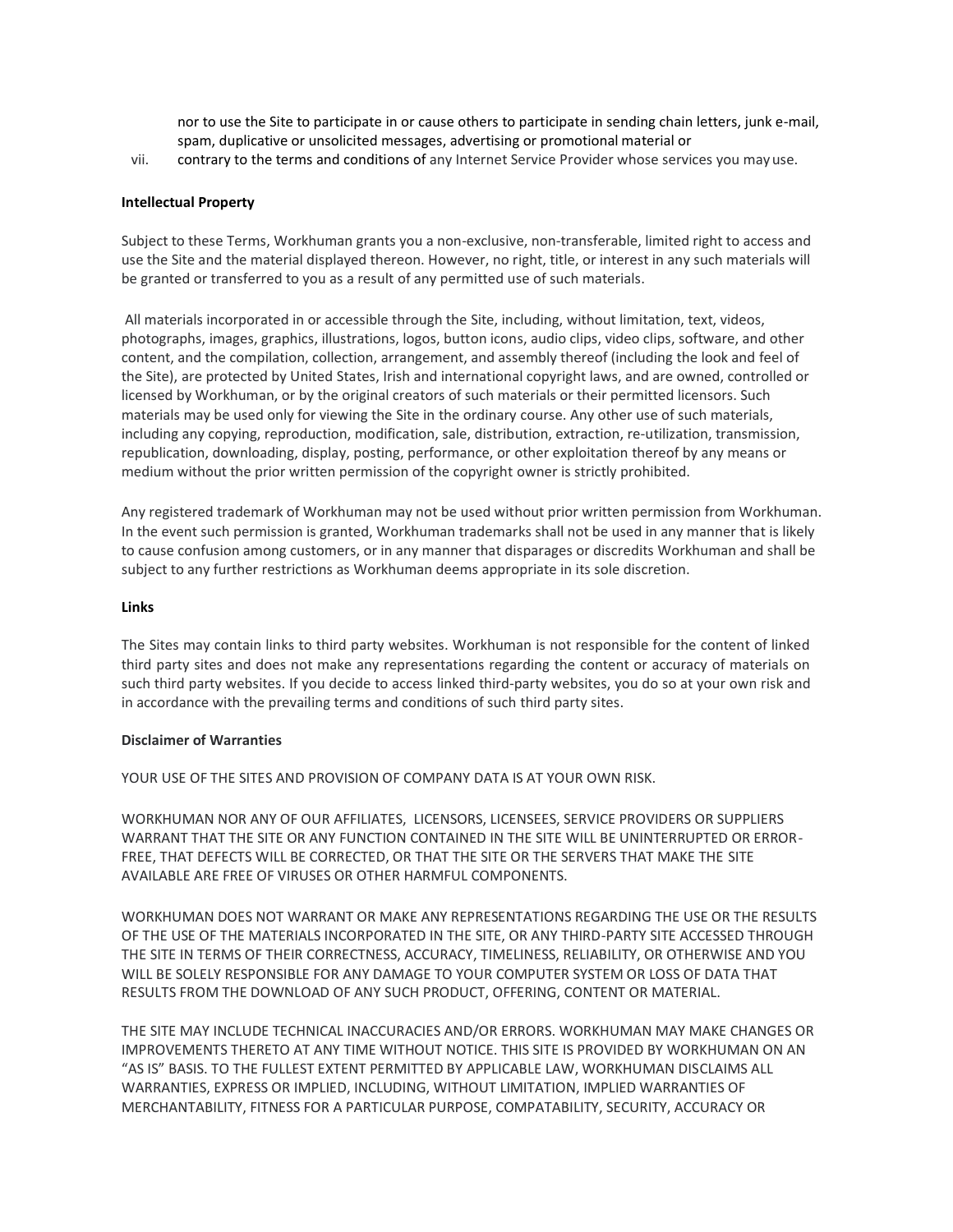INFRINGEMENT, AND ANY WARRANTIES CONCERNING THE AVAILABILITY, ACCURACY, RELIABILITY, COMPLETENESS, QUALITY, PERFORMANCE OR SUITABILITY OF THE SITE.

THESE DISCLAIMERS APPLY TO THE FULLEST EXTENT PERMITTED BY LAW.

### **Indemnification**

Company shall defend (at Workhuman's option and at your sole expense), indemnify, and hold Workhuman harmless from any damages, losses, costs, or expenses, including reasonable attorneys' fees, which Workhuman may incur as a result of Company's use of or access to the Sites including but not limited to in connection with: (i) any Company Data or (ii) Company's breach of these Terms.

## **Limitation of Liability**

YOU EXPRESSLY UNDERSTAND AND AGREE THAT (TO THE FULLEST EXTENT PERMITTED BY LAW) WE AND OUR AFFILIATES SHALL NOT BE LIABLE FOR ANY DAMAGES, LOSSES, OR CAUSES OF ACTION (WHETHER IN CONTRACT, TORT (INCLUDING, BUT NOT LIMITED TO, NEGLIGENCE) RELATED TO THE SITES INCLUDING ANY DIRECT,INDIRECT, INCIDENTAL, SPECIAL, CONSEQUENTIAL, EXEMPLARY OR PUNITIVE DAMAGES, OR ANY OTHER DAMAGES WHATSOEVER, INCLUDING BUT NOT LIMITED TO, DAMAGES FOR LOSS OF PROFITS, GOODWILL, USE, DATA OR OTHER INTANGIBLE LOSSES (EVEN IF WE HAVE BEEN ADVISED OF THE POSSIBILITY OF SUCH DAMAGES), ARISING OUT OF, OR RESULTING FROM:

- i. THE USE OR THE INABILITY TO USE THE SITE
- ii. TERMINATION OF THE CERTIFICATION PROGRAM
- iii. REVOCATION OF YOUR CERTIFICATION
- iv. THE USE OF ANY CONTENT OR OTHER MATERIAL ON THE SITE OR ANY WEBSITE OR WEBSITES LINKED TO THE SITE
- v. UNAUTHORISED ACCESS TO, ALTERATIONS, LOSS OR DAMAGE TO YOUR DATA OR COMPANY DATA
- vi. STATEMENTS OR CONDUCT OF ANY THIRD PARTY ON OUR WEBSITE ANY PRODUCTS OR SERVICES OF WORKHUMAN OR
- vii. ANY OTHER MATTER RELATING TO THE SITES

IF YOU ARE DISSATISFIED WITH ANY PORTION OF THE SITES, WITH ANY OF THESE TERMS OR THE CERTIFICATION PROGRAM, YOUR SOLE AND EXCLUSIVE REMEDY IS THE DISCONTINUATION OF YOUR USE OF THE SITES.

#### **Governing Law and Jurisdiction**

These Terms shall be construed under the laws of the Commonwealth of Massachusetts and you hereby submit to the exclusive jurisdiction of the courts in the Commonwealth of Massachusetts in respect of any dispute or matter arising out of or connected with this Terms.

#### **Entire Agreement**

These Terms (including the Privacy Policy, Cookie Policy, or other terms that Workhuman might publish on the Site from time to time) constitute the entire agreement between Workhuman and you with respect to your access to and use of the Site and any third-party site accessed through the Site. If any provision in these Terms is deemed to be unlawful, void, or for any reason unenforceable, then that provision shall be deemed severable from these Terms and shall not affect the validity and enforceability of any remaining provisions.

#### **Contacting Us**